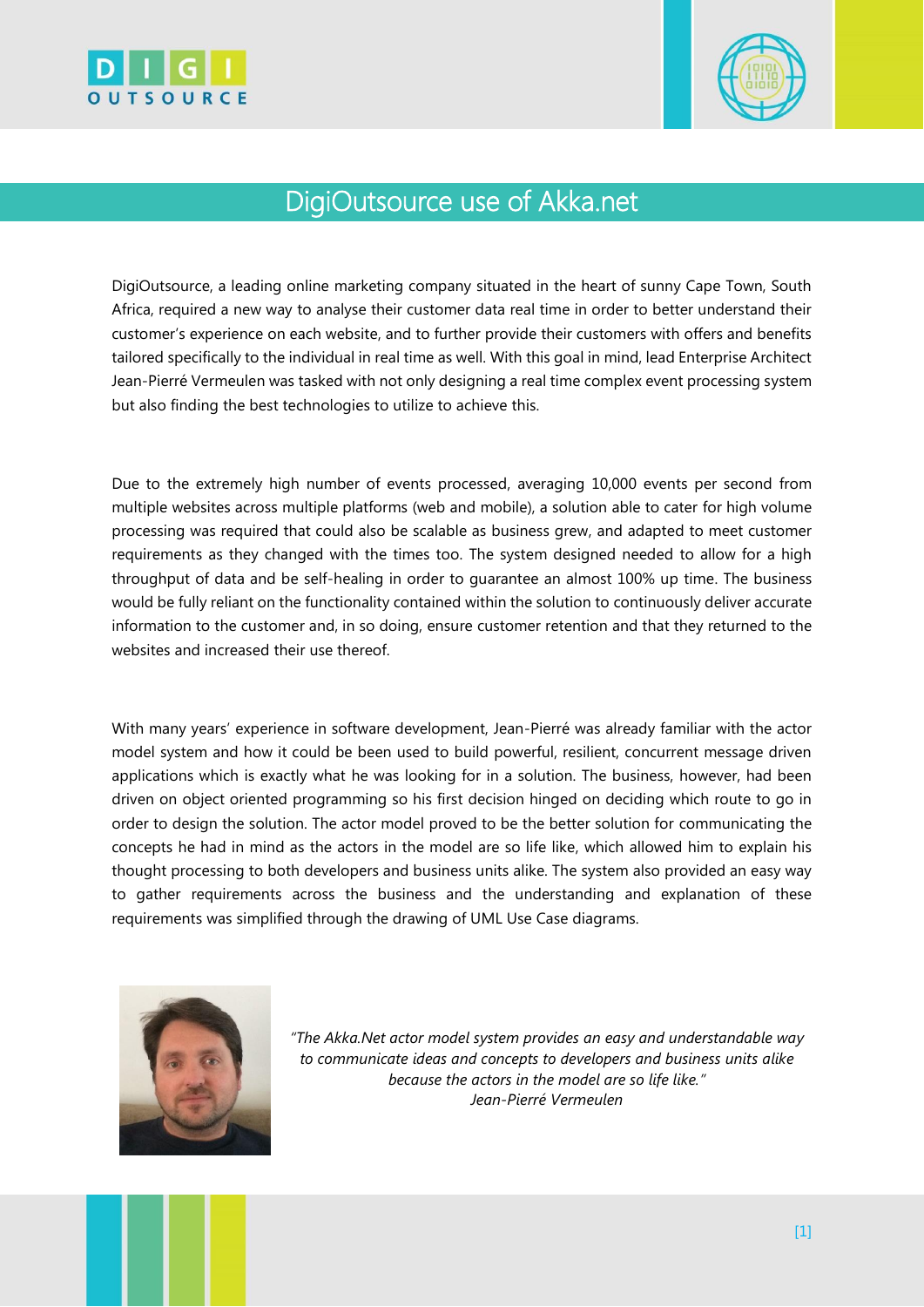



Having made the decision to use an actor model based system in order to bed down and define what the business requirements were, and also simplify the design and development of a solution, the next problem Jean-Pierré encountered was to find the right actor model technology to utilize. Having attended a Scala course previously, he was already familiar with Akka as a framework and how the Java based system had been successfully utilized in the development of high volume message oriented products such as Twitter. DigiOutsource, however, is a predominantly .Net environment and to change direction in the type of technology used for a solution that would impact a large portion of the business seemed an impossible and expensive task.

With further investigation, Jean-Pierré found resolution and peace of mind in the Akka.Net technology available from Petabridge. Akka.Net gave Jean-Pierré the confidence that he was providing his development team with a technology that was understandable, easy for them to adapt to, and would allow them the opportunity to focus on building a solution rather than worrying about complexities such as parallel processing, concurrent execution, supervision strategies, clustering and sharding as these were already catered for within the Akka.Net product. Aaron and the team at Petabridge were also extremely positive about how well Akka.Net suited the environment at DigiOutsource and how it could cater for all the businesses needs too. Jean-Pierré found engaging with Petabridge to be a refreshing and rewarding experience as they were always working at ways to strengthen the relationship.

With requirements now clearly defined, a viable development technology on the table, and valuable input from the team at Petabridge, Jean-Pierré and his team began to build their complex event processing engine. Other technologies were incorporated into the solution such as RabbitMQ to transport events as messages from the multiple servers processing all the customer activity, and MongoDB to store the results from the complex calculations being done on the data processed behind the scenes. Kibana was further used to monitor the events received and the time taken to process them, and Managed Engine Op Manager was implemented to ensure all resources and applications stayed up and running all the time and provide alerts should any resource issues or downtime be encountered. The final stage of the project involved using socket servers to deliver push notifications to customer devices in real time.

Within a record short time of only 5 months from the inception of the project, a new super solution was rolled out across all DigiOutsources client sites worldwide. This has seen a 35% increase in revenue from our customers since then and guaranteed continued return of both active and formerly lapsed customers to our websites due to the improved customer experience. The system has also remained up and running consistently with no downtime encountered, even with the increased customer activity and higher volumes of data being processed.